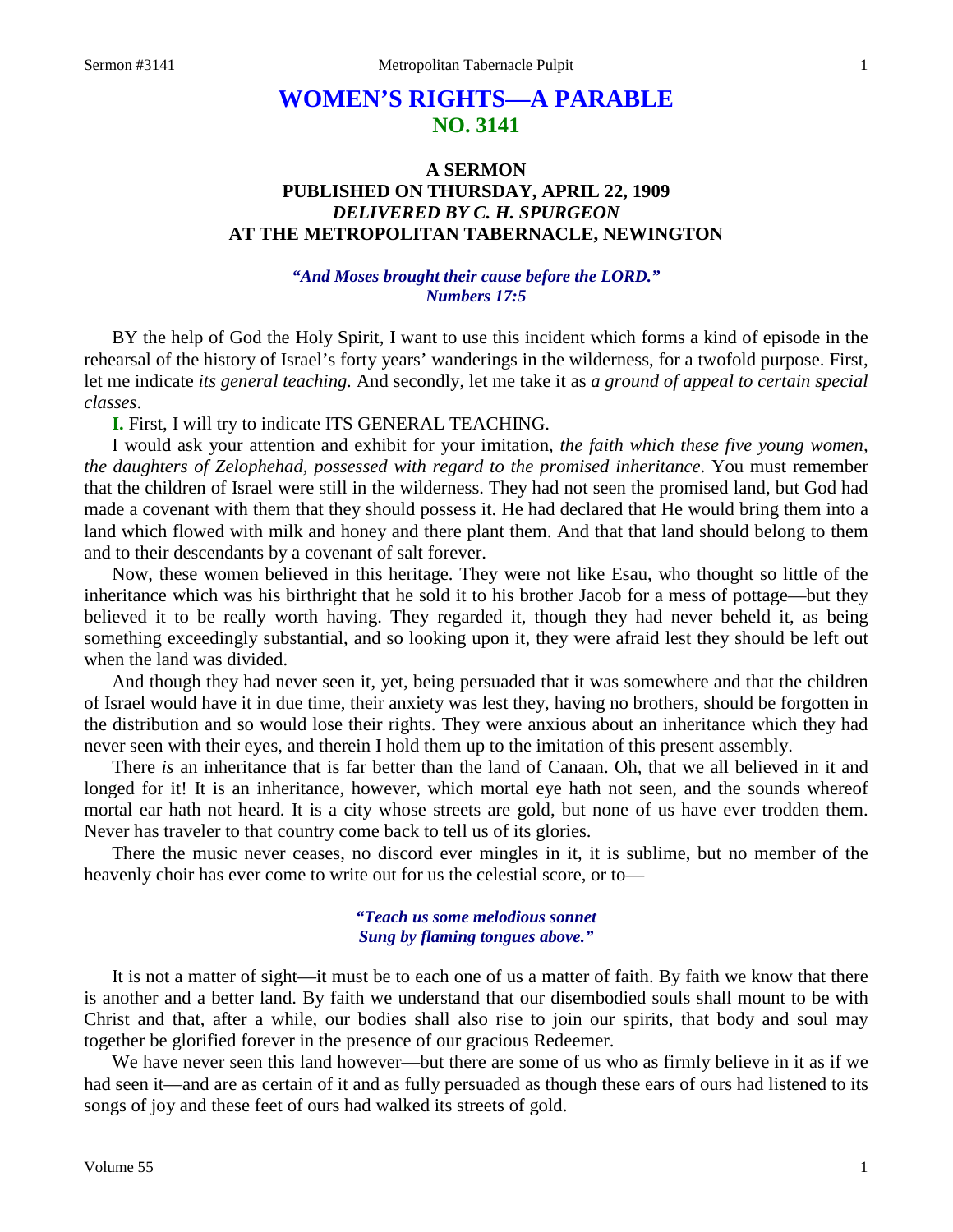There was this feature, too, about the faith of these five women—they knew that the inheritance was only to be won by encountering great difficulties. The spies who came back from the land had said that the men who dwelt in it were giants. They said, "We were in our own sight as grasshoppers, and so we were in their sight." There was many a man, in the camp of Israel, I have no doubt, who said, "Well, I would sell my share cheaply enough, for though the land is there, we can never win it. They have cities walled up to heaven and they have chariots of iron—we can never win the land."

But these women believed that, although they could not fight, God could. And though they had never put their fingers to a more terrible instrument than a needle, yet did they believe that the same right arm which got itself the victory when they went with Miriam, dancing to the timbrel's jubilant sound, would get the victory again, and bring God's people in, and drive the Canaanites out, even though they had walled cities and chariots of iron.

So these women had strong faith. I would to God that you had the same, all of you, dear friends, but I know that some of you, who do believe that there is a land which flows with milk and honey, are half afraid that you shall never reach it. You are vexed with many doubts because of your own weakness, which, indeed, should not merely make you doubt, but should make you utterly despair if the gaining of the goodly land depended upon your own fighting for it and winning it.

But inasmuch as "the *gift* of God is eternal life" and God himself will give it to us, and inasmuch as Jesus has gone up on high to prepare a place for us, and has promised that He will come again and receive us unto Himself that where He is there we may be also, I would to God that our doubts and fears were banished, and that we said within ourselves "We are well able to go up and attack the land for the Lord, even the Lord of Hosts, is with us. JEHOVAH-nissi is our banner. The Lord our righteousness is our Helper, and we shall surely enter into the place of the beloved people of God, and shall join the general assembly and church of the firstborn which are written in heaven."

I commend the faith of these women to you because, believing in the land, and believing that it would be won, they were not to be put about by the ill report of some who said that it was not a good land. There were ten out of the twelve who spied out the land who said, "It is a land that eateth up the inhabitants thereof." They brought back an evil report. But whoever may have been perverted by these falsehoods, these five women were not.

Others said, "Why, the land is full of pestilence and hornets, and those who live in it now are dying," forgetting that God was making them die in order to bring in the children of Israel in their stead. And so they said, "Who cares to have a portion there? Give us the leeks, and the garlic, and the onions of Egypt—and let us sit again by the flesh-pots that we had at Rameses—but as for going on to this Canaan, we will never do it."

But these five women, who knew that, if there were troubles in the household, *they* would be sure to have their share of them, that if the bread ran short, *they* would be the most likely to feel the straitness of it, and that if it were a land of sickness, *they* would have to be the nurses, yet coveted to have their share in it, for they did not believe the ill report.

They said, "No, God has said it is a good land, a land of hills and valleys, a land of brooks and rivers, a land of olive oil and honey, a land out of whose hills we may dig iron and brass—and we will not believe what you spies say—it is a good land, and we will go in and ask for our share of it." So I commend their faith in this respect.

I know that some of you are occasionally met by sneering skeptics and they say to you, "There is no such place as heaven. We have never seen it—are you such fools as to believe in it? Are you going on a pilgrimage over hedge and ditch, helter-skelter, to a country that you know nothing of? Are you going to trust that old-fashioned Book, and take God's Word, and nothing but His Word, and believe it?"

Oh, I hope there are many of us—would that all of us were in that happy position!—who can say, "It is even so." Stand back, Mr. Atheist, and stop us not, for we are well-persuaded that ours is no wildgoose chase. Stand back, Sir Ironical Skeptic. Laugh if you will. You will laugh on the other side of your face one of these days, and we shall have the last laugh at that time.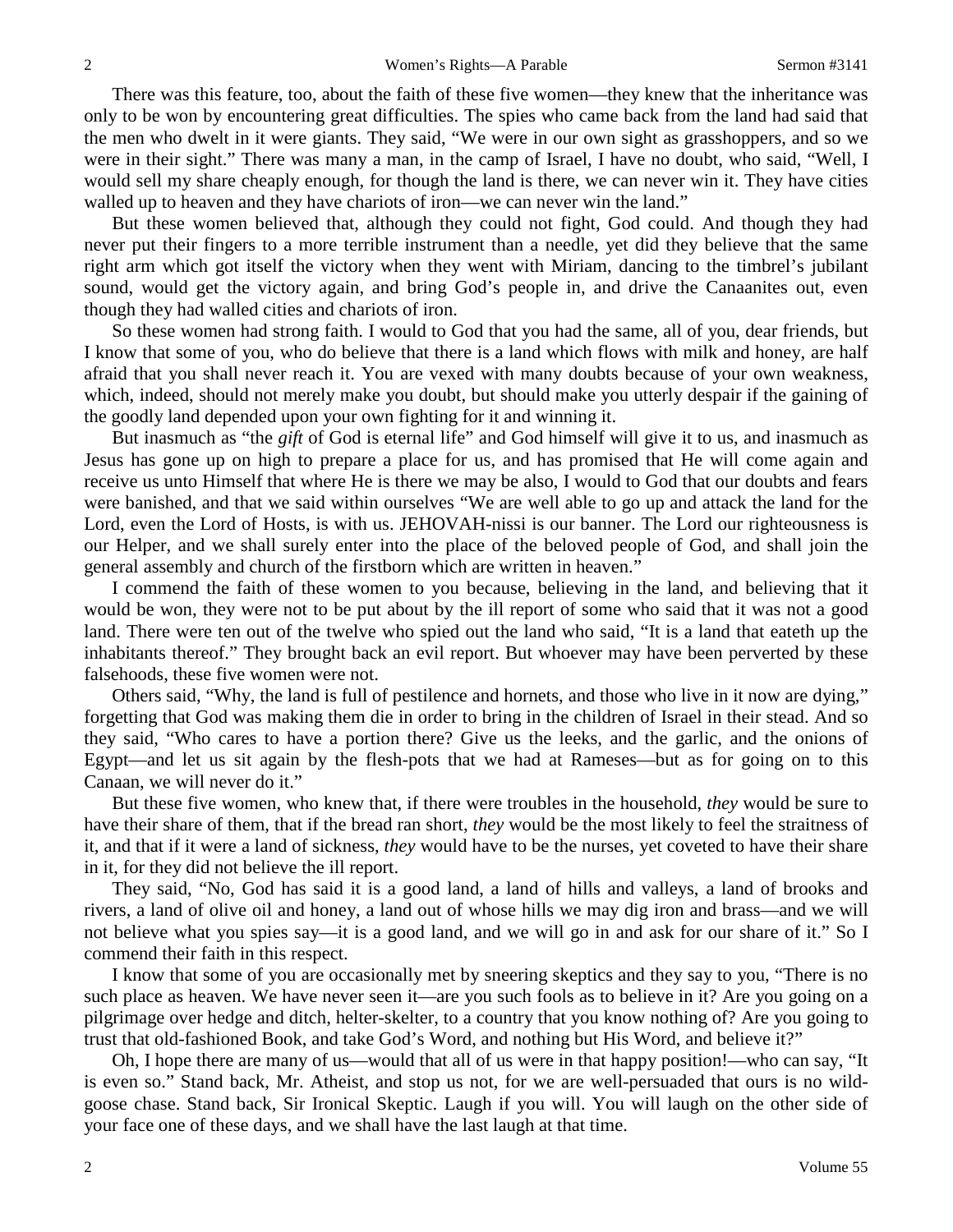At any rate, if there is no heaven, we shall be as well off as you will be, but if there be a hell, where, O where, will you be and what will your portion be? So we go on our own way confident and sure, doubting nothing—believing as surely as we believe in our own existence, that—

> *"Jesus, the Judge, will come To take His people up To their eternal home;"—*

and believing that one hour with Him will be worth all the trials of the road—worth enduring ten thousand deaths, if we could endure them, in order to win it, and that, moreover, by God's grace we shall win it.

> *"We shall behold His face, We shall His name adore, And sing the wonders of His grace Henceforth for evermore."*

So I hold up these daughters of Zelophehad to your commendation and imitation on account of their faith.

But there was another point. Feeling certain concerning the land, we must next commend them for *their anxiety to possess a portion in it*. Why did they think so much about it? I heard someone say, the other day, speaking of certain young people, "I do not like to see young women religious—they ought to be full of fun and mirth, and not have their minds filled with such profound thoughts."

Now, I will be bound to say that this kind of philosophy was accredited in the camp of Israel and that there were a great many young women there who said, "Oh, there is time enough to think about the good land when we get there! Let us be polishing up our mirrors. Let us be seeing to our dresses. Let us understand how to put our fingers upon the timbrel when the time comes for it. But as for prosing about a portion among those Hivites and Hittites, what is the good of it? We will not bother ourselves about that."

But such was the strength of the faith of these five women that it led them to feel a deep anxiety for a share in the inheritance. They were not such simpletons as to live only for the present. They had outgrown their babyhood—they were not satisfied to live merely for the day. They knew that, in due time, the tribes would cross the Jordan and would be in the promised land, so they began, as it were, like good housewives, to think about where their portion would be, and to reflect that, were they left out when the muster-roll was read—and should no portion be appointed for Tirzah, no portion for Milcah, and no place for any of the five sisters, they would be like beggars and outcasts in the midst of the land.

The thought of all others having their plot of ground and their family having none, made them anxious about it. O dear friends, how anxious you and I ought to be to make our calling and election sure, and how solemnly should that question of the Countess of Huntingdon come home to our hearts,

> *"But can I bear the piercing thought— What if my name should be left out, When Thou for them shalt call?"*

Suppose I should have no portion in the skies! O you foundations of chrysolyte and all manner of precious stones, you gates of pearl, you walls of jasper, must I never own you? O troops of angels and armies of the blood-bought, must *I* never wave the palm or wear the crown in your midst? Must the word that salutes me be that awful sentence, "Depart, ye cursed, into everlasting fire"? Is there no place for me, no room for me, in the inheritance of the saints?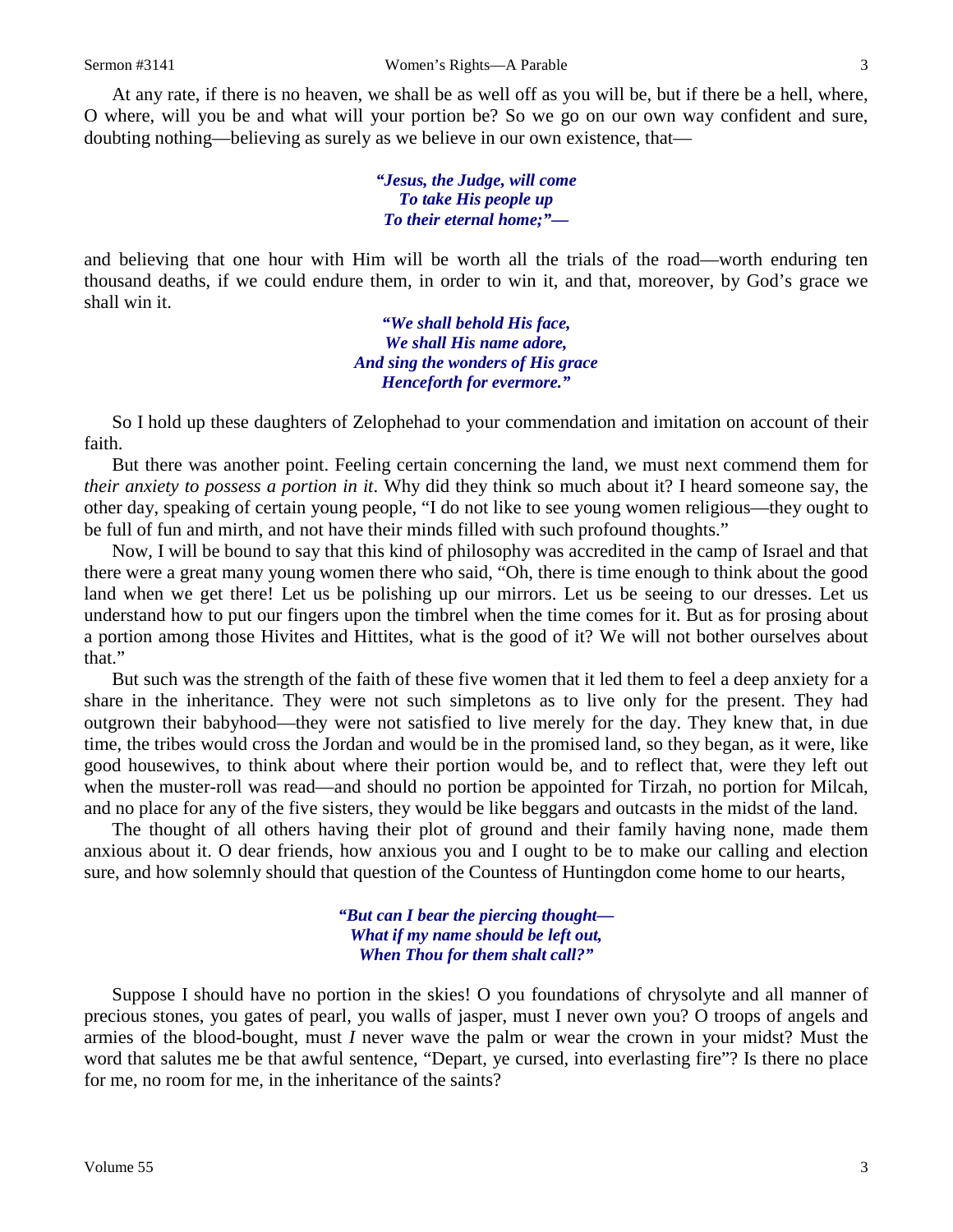I do beseech you, never be satisfied till you can answer this question in the affirmative and say, "Yes, I have a place in Jesu's heart. I have been washed in Jesu's blood And therefore I shall be with Jesus where He is in His glory when the fitting time comes."

Oh, I would have you who are not sure about this, be as anxious as these women were! Let it press upon your hearts, let it even take the color from your cheek, sooner than that you should have an empty and frivolous gaiety and mirth, which will entice you down to the pit. Oh, do make sure work for eternity! Whatever else you trifle with, do seek to have an anchor that will hold you fast in the last great storm. Seek to be affianced unto Christ. Be sure that you are founded upon the Rock of ages, where alone we can safely build for eternity.

These women were taken up with prudent anxious thoughts about their own part in the land of promise—and they were right in desiring to have a portion there when they recollected that the land had been given by covenant to their fathers. They might well wish to have a part in a thing good enough to be a covenant blessing.

The land had been promised over and over again by divine authority—they might well wish to have a share in that which God's own lips had promised. It was a land to bring them into which God had smitten the firstborn of Egypt and saved His people by the sprinkling of blood—they might well desire a land which cost so great a price to bring them to it.

Besides, it was a goodly land. It was the most princely of all lands, peerless amongst all the territories of earth. Its products were most rich. The grapes of Eshcol—what could equal them? Its pomegranates, its olives, its rivers—the land that flowed with milk and honey—there was nothing like it in all the world besides. These women might well say, "Let us have a portion there!"

And my dear hearers, the heaven of which we have to tell you is a land so good that it was spoken of in the covenant before the world was. It has been promised to the people of God ten thousand times. Jesus Christ has shed His precious blood that He might open the gates of it and bring us in. And it is such a land that, if you had but seen it, if you could but know what it is, you would pine away in stopping here, for it's very dust is gold, its meanest joys are richer than the transports of earth, and the poorest in the kingdom of heaven is greater than he who is the mightiest prince in the kingdoms of this world. Oh, that your mouths were set a-longing after the feasts of paradise! Oh that you pined to be where Jesus is and then, surely, you would be anxious to know whether you had a portion there.

I hold these women up as an example, because they believed in the unseen inheritance and they were anxious to get their portion in it.

But I must commend them yet again for *the way in which they set about the business*. I do not find that they went complaining from tent to tent that they were afraid that they had no portion. Many doubters do that—they tell their doubts and fears to others, but they get no further. But these five women went straight to Moses. He was at their head, he was their mediator—and then it is said that "Moses brought their cause before the Lord."

You see, these women did not try to get what they wanted by force. They did not say, "We will take care to get our share of the land when we get there." They did not suppose that they had any merit which they might plead, and so get it, but they went straight to Moses, and Moses took their cause and laid it before the Lord.

Do you want a portion in heaven, sinner? Go straight to Jesus, and Jesus will take your cause, and lay it before the Lord. It is a very sorry one as it stands by itself, but He has such a sweet way of so mixing Himself up with you, and yourself with Him, that His cause and your cause will be one cause, and the Father will give Him good success—and give you good success too.

Oh, that someone here would breathe the prayer, if he has never prayed before "Savior, will You see that I have a portion in the skies? Precious Savior, take my poor heart and wash it in Your precious blood, change it by your Holy Spirit, and make me ready to dwell where perfect saints are! Oh, do You undertake my cause for me, You blessed Advocate, and plead it before Your Father's face!" That is the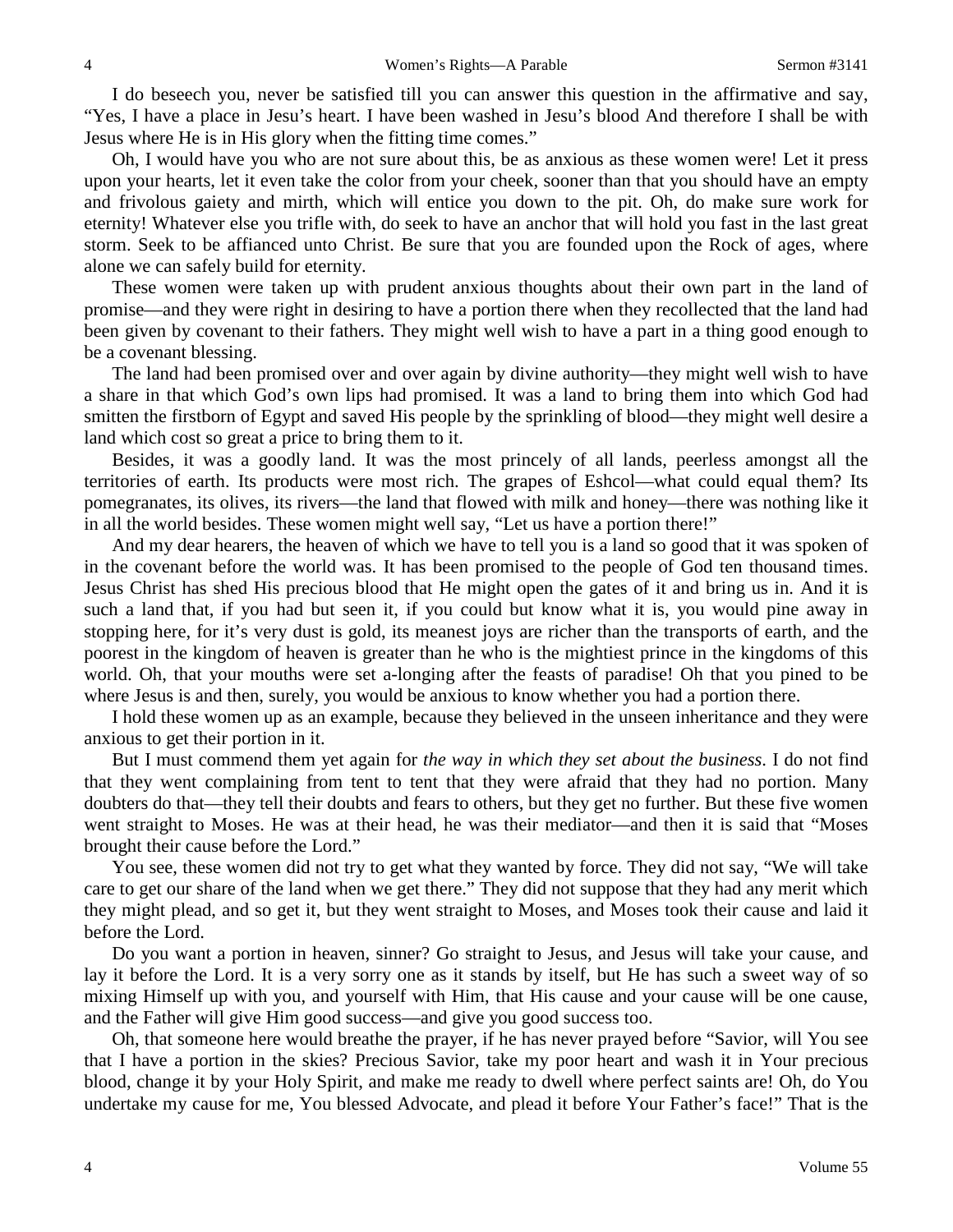way to have the business of salvation effectually done. Take it out of your own hands and put into the hands of the Prophet like unto Moses, and you will surely speed.

Now, observe *the success of these women*. The Lord accepted their plea, for He said unto Moses, "The daughters of Zelophehad speak right." Yes, and when you cry to Him, and when His dear Son takes your prayer to Him, God will say, "That sinner speaks right." Beat on your breast and cry, "God be merciful to me a sinner," and He will say, "That soul speaks right."

Young woman, imitate these five sisters now. May God the Holy Spirit bring you to imitate them by humbly offering your plea through the Mediator, Jesus Christ, and God will say, "Ah, she speaks right, I have heard her and I have accepted her."

And then God said that these sisters should have their portion just the same as the men had—that they should have their share of land just as if they had inherited it as sons—and so will God say to every seeking sinner. Whatever may be the disability under which you labor, whatever bar there may have seemed to be to your claim, you shall inherit amongst the children, you shall take your part and your lot amongst the chosen people of God. Christ has set your cause before His Father, and it shall be unto you, poor sinner, according to your desire—and you shall have a part amongst the Lord's people.

I wish I had power to press this matter more immediately home upon you. Many of us who are now present are saved. It is a great satisfaction to remember how large a proportion of my congregation has come to Christ, but oh, there are many, many here who are—well, what are they? They do not know that they have any inheritance. They cannot read their title clear to mansions in the skies And what is worse, they are unconcerned about it.

If they were troubled about it, we should have hope concerning them, but no, they go their way, and like Pliable, having got out of the Slough of Despond, they turn around and say to Christians, "You may have the brave country all to yourselves for all we care." They are so fond of present pleasure, so easily enticed by the wily whispers of the arch-enemy, so soon overcome by their own passions, that they find it too hard to be Christians—to love Christ is a thing too difficult for them.

Ah! may God meet with you and make you wiser. Poor souls, you will perish—some of you will perish while you are looking on at this world's bubbles and baubles! You will perish—you will go down to hell with this earth's joys in your mouths—and they will not sweeten those mouths when the pangs of hell get hold upon you!

Your life is short. Your candle flickers in its socket. You must soon go the way of all flesh. We never meet one week after another without some death occurring between. Out of this vast number, surely it is all but impossible that we should ever all meet here again. Perhaps before this day next week, some of us will have passed the curtain, will have learned the great secret and will have entered the invisible world. Whose portion will it be? If it is yours, dear hearer, will you mount to worlds of joy, or shall—

#### *"Devils plunge thee down to hell In infinite despair?"*

God make that a matter of concern with us, first, and then may we come to Jesus and receive the sprinkling of precious blood. And thus may He make it a matter of confidence with us that we are saved through Him and shall be partakers with them that are sanctified!

**II.** Secondly, I am going to use the whole incident as a GROUND OF APPEAL TO CERTAIN SPECIAL CLASSES.

Does it not strike you that there is here *a special lesson for our unconverted sisters*? Here are five daughters, I suppose young women, certainly unmarried women, and these five were unanimous in seeking to have a portion where God had promised it to His people. Have I any young women here who have not acted like that? I am afraid I have! Blessed be God for the many who come in among us who become solemnly impressed and give their young days to Jesus.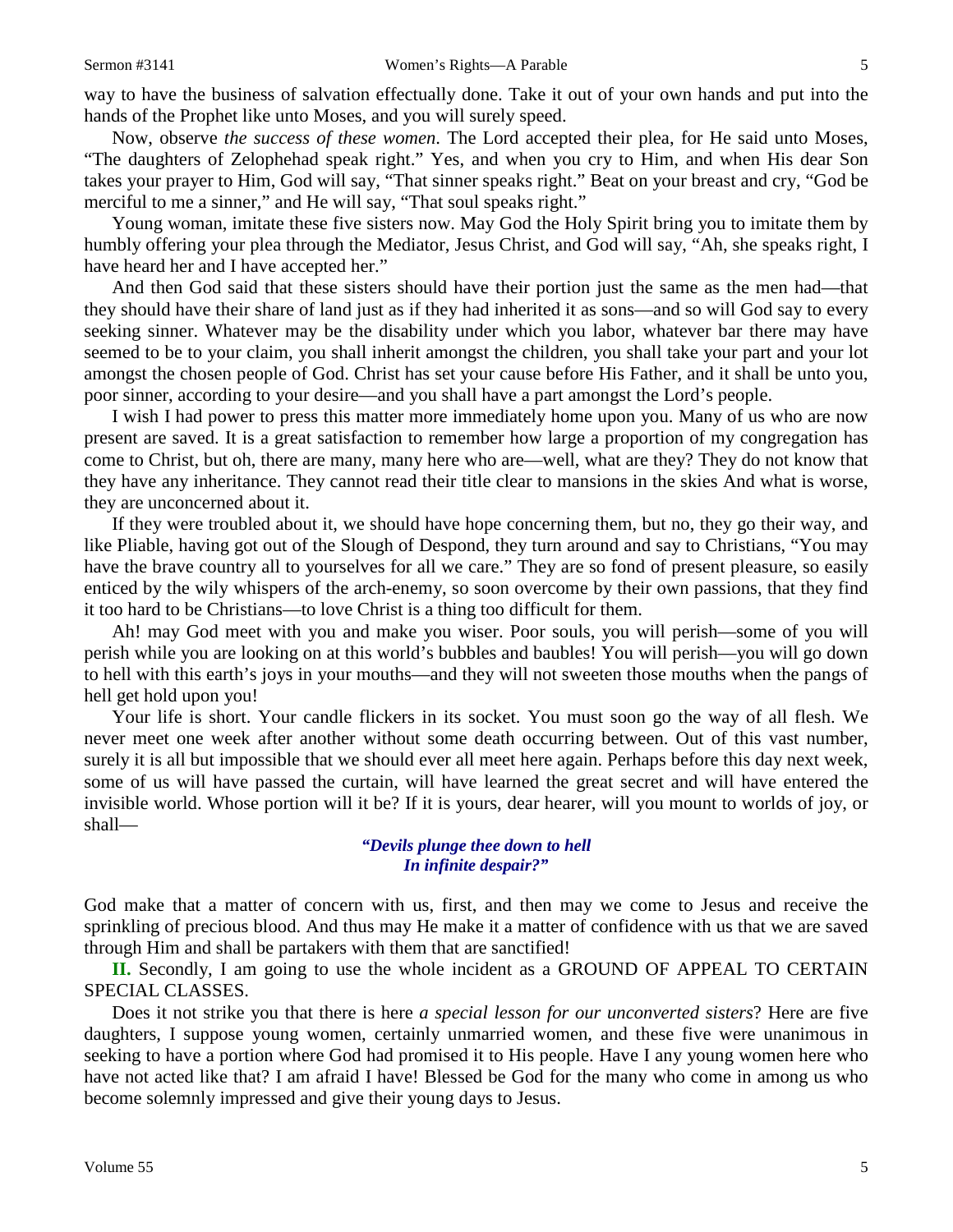But there are some, there may be some here, of another mind. The temptations of this wicked Metropolis, the pleasures of this perilous city, lead them away from the right path, and prevent them from giving a fair hearing to God's Word. Well, but you are here, my sister, and may I, as a brother, put this question to you?

Do you not desire a portion in the skies? Have you no wish for glory? Have you no longing for the everlasting crown? Can you sell Christ for a few hours of mirth? Will you give Him up for a giddy song or an idle companion? Those are not your friends who would lead you from the paths of righteousness. Count them not dear, but loathe them, if they would entice you from Christ.

But as you will certainly die, and will as certainly live forever in endless woe or in boundless bliss, do see to your souls. "Seek ye first the kingdom of God and his righteousness," and all other needful things shall be added to you. You have come fresh from the country, young woman, and leaving your mother's care, it is very likely that you have begun to absent yourself from the means of grace, but I charge you not to do so. On the contrary, let this bind you to your mother's God, and may you feel that, whereas you may have hitherto neglected God's house, and profaned God's day, yet henceforth, like the daughters of Zelophehad, you will seek to have a portion in the promised land.

The subject bears another way. *Has it not a voice, and a loud voice too, to the children of godly parents*? I like these young women saying that their father did not die with Korah, but that he only died the ordinary death which fell upon others because of the sin of the wilderness. And also their saying, "Why should the name of our father be done away from among his family, because he hath no son?"

It is a good thing to see this respect to parents—this desire to keep up the honor of the family. I was thinking whether there may not be some here, some children of godly parents, who would feel it a sad thing if they should bring disgrace upon the family name? Is it so, that though your father has been for many years a Christian, he has not one to succeed him?

O young man, have you no ambition to stand in his place, no wish to let his name be perpetuated in the church of God? Well, if the sons have no such ambition or if there are none, let the daughters say to one another, "Our father never disgraced his profession, he did not die in the company of them that gathered themselves together against the Lord, but he served the Lord faithfully—and we will not let his name be blotted out from Israel. We will join ourselves to the people of God and the family shall be represented still."

But oh, how I desire that the brothers and sisters would come together, and what a delightful thing it would be to see the whole family! In that household there were only five girls, but they all had their heritage. O father, would you not be happy if it should be so with your children? Mother, would you not be ready to say, "Lord, now lettest thou thy servant depart in peace, according to thy Word, for mine eyes have seen thy salvation," if you could see all your children brought in?

And why not, my brethren, why not? We will give God no rest until it is so. We will plead with Him until they are all saved. And young people, why not? The Lord's mercy is not straitened. The God of Abraham, of Isaac, of Jacob, and your father's God, we trust, will be your God. Oh, that you would follow in the footsteps of your parents so far as they followed Christ!

These daughters of Zelophehad seem to me to turn preachers—and I stand here to speak for them, and all five of them say to you, "We gained our inheritance by seeking for it through a mediator. Young women, brothers and sisters, you shall gain it, too, by seeking it through a Savior."

And does not this text also speak to another class—to *orphans*? These good girls had lost their parents, or otherwise the question would not have arisen. Father and mother had passed away and therefore they had to go to Moses for themselves. When the parents could not come to Moses for them, they came for themselves.

Think of the skies a moment, some of you. Perhaps this morning you were in a very different place, but think of the skies a minute. No, I do not mean the meteoric stones. I do not mean the stars, nor yon bright moon—but I want you to think of your mother, who is yonder. Do you remember when she gave you the last kiss, and bade you farewell, and said, "Follow me, my children, follow me to the skies"?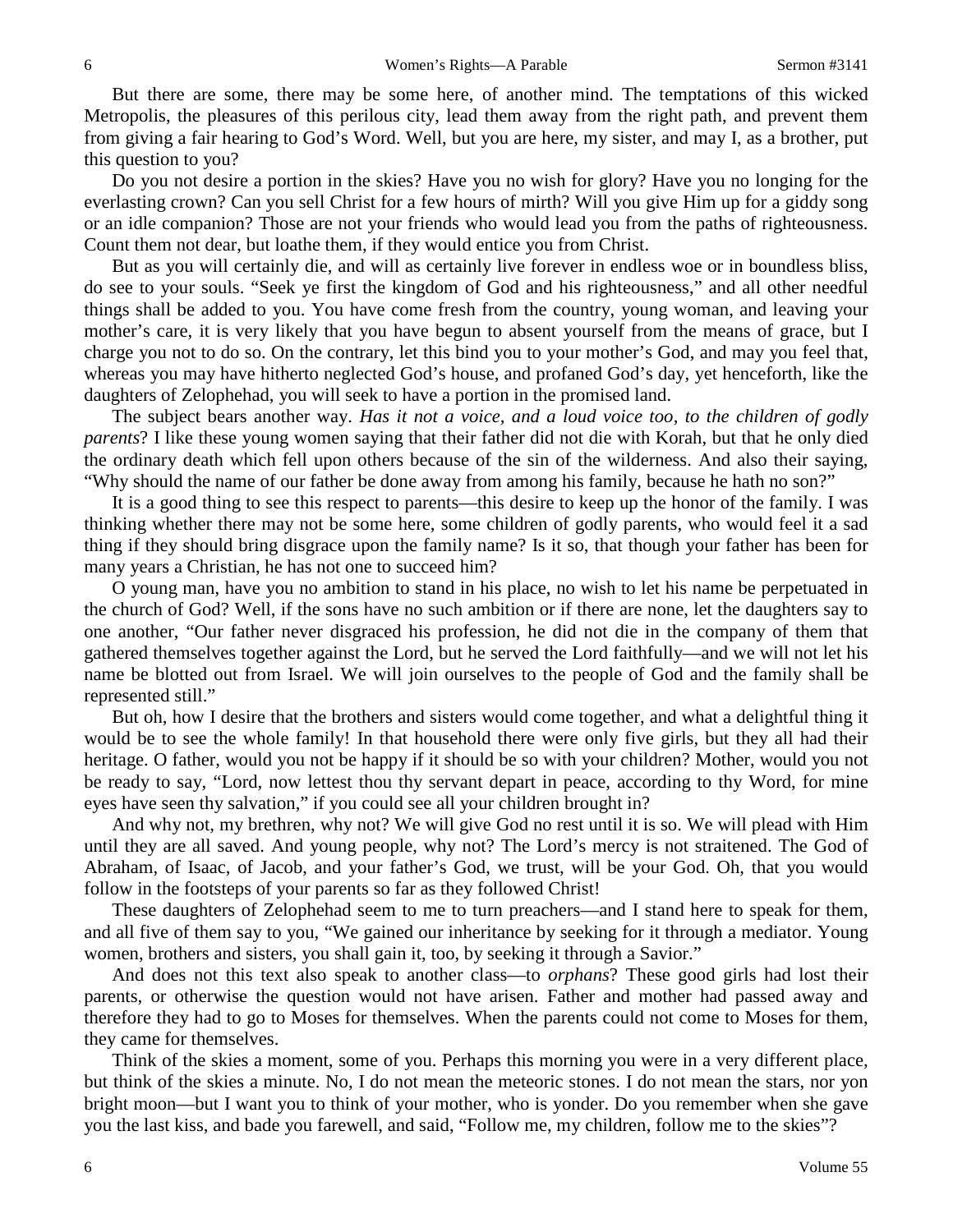Think of a father who is there. His voice, doubtless, helping to swell the everlasting hallelujah. Does he not beckon you from the battlements of heaven and cry, "Children of my loins, follow me as I followed Christ"? Some of us have an honored grandsire there, an honored grandmother there. Many of you have little infants there, young angels whom God lent you for a little time, and then took them to heaven to show you the way, to lure you to go upwards too.

You all have some dear friends there with whom you walked to God's house in company. They have gone, but I charge you, by the living God, to follow them. Break not your households in twain. Let no solemn rifts and rents come into the family, But as they have gone to their rest, God grant unto you by the same road to come and rest eternally too.

Jesus Christ is ready to receive sinners. He is ready to receive you, and if you trust Him, the joy and bliss which now your friends partake of shall be yours also. Daughters of godly parents, children of those who have gone before to eternal glory, I entreat you look to Jesus. Go and present your suit to Him now. It shall surely prosper. If the question was once doubtful, it has now become "a statute of judgment." The Lord has commanded it. May God bless these counsels and exhortations to you, for Christ's sake! Amen.

# **EXPOSITION BY C. H. SPURGEON**

#### *GENESIS 1*

#### **Genesis 1:1.** *In the beginning God created the heaven and the earth.*

When that "beginning" was, we cannot tell. It may have been long ages before God fitted up this world for the abode of man, but it was not self-existent—it was created by God, it sprang from the will and the word of the all-wise Creator.

#### **2.** *And the earth was without form, and void; and darkness was upon the face of the deep*.

When God began to arrange this world in order, it was shrouded in darkness, and it had been reduced to what we call, for lack of a better name, "chaos." This is just the condition of every soul of man when God begins to deal with him in His grace—it is formless and empty of all good things. "There is none righteous, no, not one: there is none that understandeth, there is none that seeketh after God. They are all gone out of the way."

#### **2.** *And the Spirit of God moved upon the face of the waters*.

This was the first act of God in preparing this planet to be the abode of man, and the first act of grace in the soul is for the Spirit of God to move within it. How that Spirit of God comes there, we know not. We cannot tell how He acts, even as we cannot tell how the wind blows where it listeth, but until the Spirit of God moves upon the soul nothing is done towards its new creation in Christ Jesus.

**3-4.** *And God said, Let there be light: and there was light. And God saw the light, that it was good: and God divided the light from the darkness*.

"Light be." "Light was." God had but to speak the word and the great wonder was accomplished. How there was light before there was any sun—for the sun was not created until the fourth day of the week—it is not for us to say. But God is not dependent upon His own creation. He can make light without a sun, He can spread the Gospel without the aid of ministers, He can convert souls without any human or angelic method, for He does as He wills in the heavens above and on the earth beneath.

**5.** *And God called the light Day, and the darkness he called Night. And the evening and the morning were the first day*.

It is a good thing to have the right names for things. An error is often half killed when you know the real name of it—its power lies in its being indescribable. But as soon as you can call it "darkness," you know how to act towards it. It is a also good thing to know the names of truths and the names of other things that are right. God is very particular in the Scripture about giving people their right names.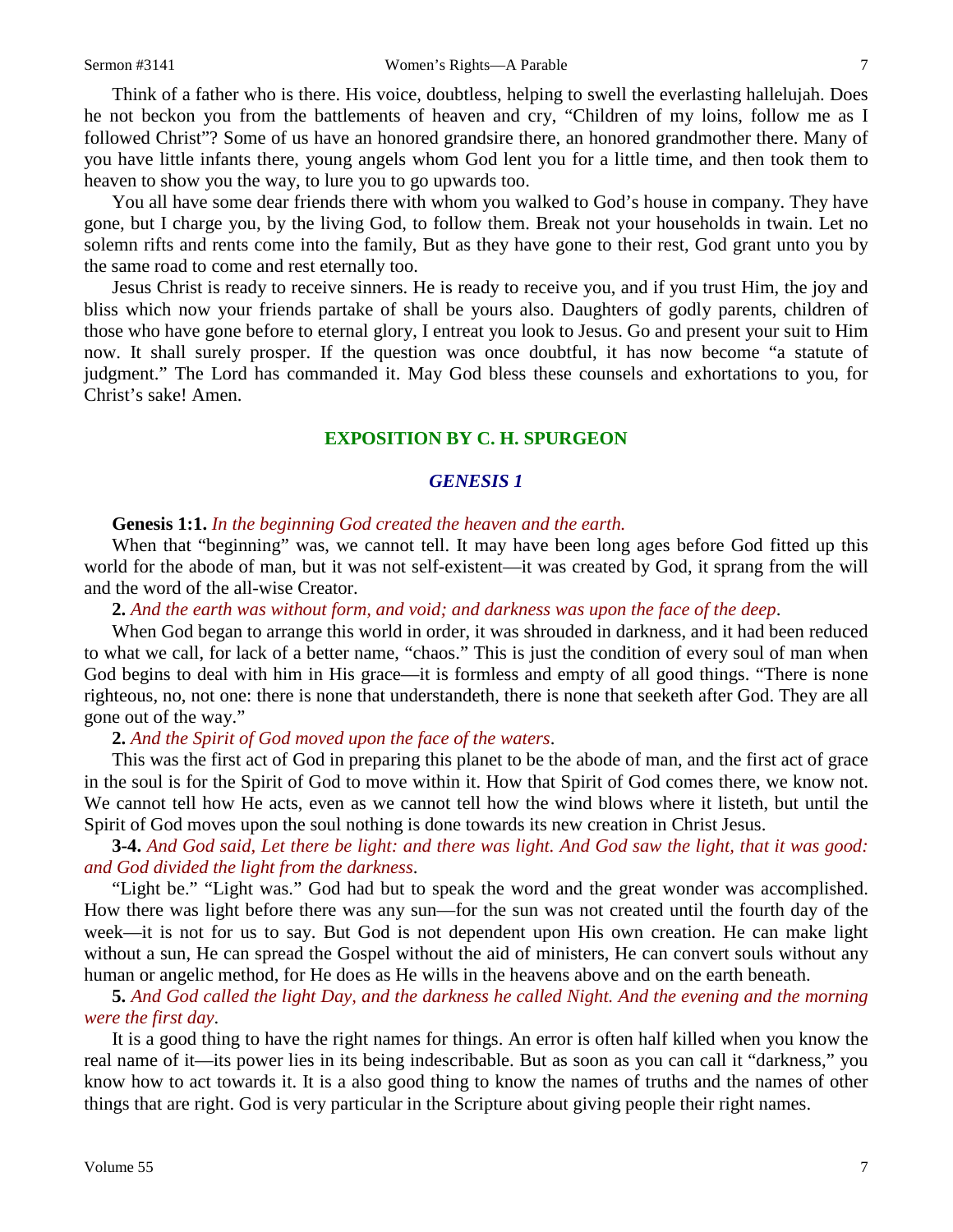The Holy Spirit says, "Judas, not Iscariot," so that there should be no mistake about the person intended. Let us also always call persons and things by their right names, "God called the light Day, and the darkness he called Night."

"And the evening and the morning were the first day." Darkness first and light afterwards. It is so with us spiritually—first darkness, then light. I suppose that, until we get to heaven, there will be both darkness and light in us. And as to God's providential dealings, we must expect darkness as well as light. They will make up our first day and our last day, till we get where there are no days but the Ancient of Days.

**6-8.** *And God said, Let there be a firmament in the midst of the waters, and let it divide the waters from the waters. And God made the firmament, and divided the waters which were under the firmament from the waters which were above the firmament: and it was so. And God called the firmament Heaven. And the evening and the morning were the second day.*

"The firmament"—an expanse of air in which floated the waters which afterwards condensed and fell upon the earth in refreshing showers. These waters above were divided from the waters below. Perhaps they were all one steamy conglomeration before, but now they are separated.

Note those four words, "and it was so." Whatever God ordains always comes. You will find that it is true of all His promises, that, whatever He has said, shall be fulfilled to you, and you shall one day say of it all, "And it was so." It is equally certain concerning all His threatenings that what He has spoken shall certainly be fulfilled, and the ungodly will have to say, "And it was so."

These words are often repeated in this chapter. They convey to us the great lesson that the Word of God is sure to be followed by the deed of God. He speaks and it is done.

**9-13.** *And God said, Let the waters under the heaven be gathered together unto one place, and let the dry land appear: and it was so. And God called the dry land Earth; and the gathering together of the waters called he Seas: and God saw that it was good. And God said, Let the earth bring forth grass, the herb yielding seed, and the fruit tree yielding fruit after his kind, whose seed is in itself, upon the earth: and it was so. And the earth brought forth grass, and herb yielding seed after his kind, and the tree yielding fruit, whose seed was in itself, after his kind: and God saw that it was good. And the evening and the morning were the third day.*

Having attended to the air, God further exercised His power by setting the earth in order. Observe the remarkable fact that, no sooner had God made the dry land appear, than it seemed as if He could not bear the sight of it in its nakedness. What a strange place this world must have looked, with its plains and hills and rooks and vales without one single blade of grass, or a tree, or a shrub.

So at once, before that day was over, God threw the mantle of verdure over the earth, and clad its mountains and valleys with forests and plants and flowers, as if to show us that the fruitless is uncomely in God's sight, that the man who bears no fruit unto God is unendurable to Him. There would be no beauty whatever in a Christian without any good works and with no graces.

As soon as ever the earth appeared, then came the herb, and the tree, and the grass. So, dear brethren, in like manner, let us bring forth fruit unto God and bring it forth abundantly, for herein is our heavenly Father glorified—that we bear much fruit.

**14-19.** *And God said, Let there be lights in the firmament of the heaven to divide the day from the night; and let them be for signs, and for seasons, and for days, and years: and let them be for lights in the firmament of the heaven to give light upon the earth: and it was so. And God made two great lights; the greater light to rule the day, and the lesser light to rule the night: he made the stars also. And God set them in the firmament of the heaven to give light upon the earth, and to rule over the day and over the night, and to divide the light from the darkness: and God saw that it was good. And the evening and the morning were the fourth day.*

Whether the sun and moon are here said to be absolutely created, or whether they were only created so far as our planet was concerned by the dense vapors being cleared away so that the sun and moon and stars could be seen, is a matter of no consequence at all to us. Let us rather learn a lesson from them.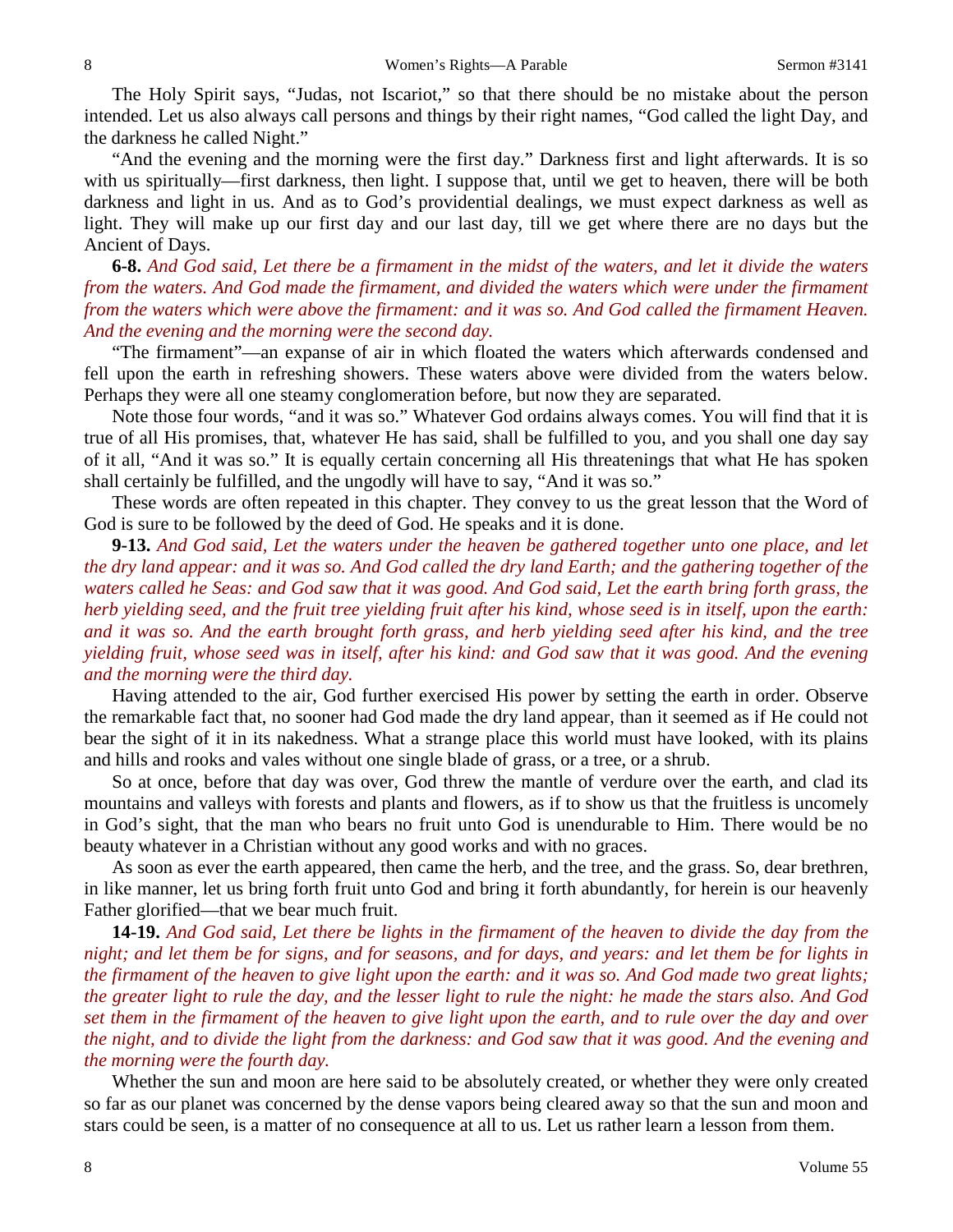These lights are to rule, but they are to rule by giving light. And brethren, this is the true rule in the church of God. He who gives most light is the truest ruler—and the man who aspires to leadership in the church of God, if he knows what he is doing, aspires to be the servant of all by laying himself out for the good of all, even as our Savior said to His disciples, "Whosoever of you will be the chiefest, shall be servant of all."

The sun and moon are the servants of all mankind, and therefore do they rule by day and by night. Stoop, my brothers, if you wish to lead others. The way up is downward. To be great, you must be little. He is the greatest who is nothing at all unto himself, but all for others.

**20-23.** *And God said, Let the waters bring forth abundantly the moving creature that hath life, and fowl that may fly above the earth in the open firmament of heaven. And God created great whales, and every living creature that moveth, which the waters brought forth abundantly, after their kind, and every winged fowl after his kind: and God saw that it was good. And God blessed them, saying, Be fruitful, and multiply, and fill the waters in the seas, and let fowl multiply in the earth. And the evening and the morning were the fifth day.*

There was no life in the sea or on the land until all was ready for it. God would not make a creature to be unhappy. There must be suitable food to feed upon, and the sun and moon to cheer and comfort, ere a single bird shall chirp in the thicket or a solitary trout shall leap in the stream.

So, after God has given men light, and blessed them in various ways, their spiritual life begins to develop to the glory of God. We have the thoughts that soar like fowl in the open firmament of heaven, and other thoughts that dive into the mysteries of God, as the fish dive in the sea. And these are afterdevelopments, after-growths of that same power which at the first said, "Let there be light."

**24-25.** *And God said, Let the earth bring forth the living creature after his kind, cattle, and creeping thing, and beast of the earth after his kind: and it was so. And God made the beast of the earth after his kind, and cattle after their kind, and every thing that creepeth upon the earth after his kind: and God saw that it was good.*

There is as much wisdom and care displayed in the creation of the tiniest creeping insect as in the creation of leviathan himself. Those who use the microscope are as much amazed at the greatness and the goodness of God as those are who use the telescope. He is as great in the little as He is in the great.

After each day's work, God looks upon it—and it is well for us every night to review our day's work. Some men's work will not bear looking at, and tomorrow becomes all the worse to them because today was not considered and its sin repented of by them. But if the errors of today are marked by us, a repetition of them may be avoided on the morrow.

It is only God who can look upon any one day's work and say of it, as a whole, and in every part, that it is "good." As for us, our best things need sprinkling with the blood of Christ, which we need not only on the lintels and side posts of our house, but even on the altar and the mercy seat at which we worship God.

**26-28.** *And God said, Let us make man in our image, after our likeness: and let them have dominion over the fish of the sea, and over the fowl of the air, and over the cattle, and over all the earth, and over every creeping thing that creepeth upon the earth. So God created man in his own image, in the image of God created he him; male and female created he them. And God blessed them, and God said unto them, Be fruitful, and multiply, and replenish the earth, and subdue it: and have dominion over the fish of the sea, and over the fowl of the air, and over every living thing that moveth upon the earth.*

God evidently meant the two persons, male and female, to complete the man, and the entireness of the manhood lies in them both. The earth is completed now that man has come upon it, and man is completed when the image of God is upon him, when Christ is formed in him the hope of glory, but not till then. When we have received the power of God, and have dominion over ourselves, and over all earthly things, in the power of God's eternal Spirit, then are we where and what God intends us to be.

**29-30.** *And God said, Behold, I have given you every herb bearing seed, which is upon the face of all the earth, and every tree, in the which is the fruit of a tree yielding seed; to you it shall be for meat. And*